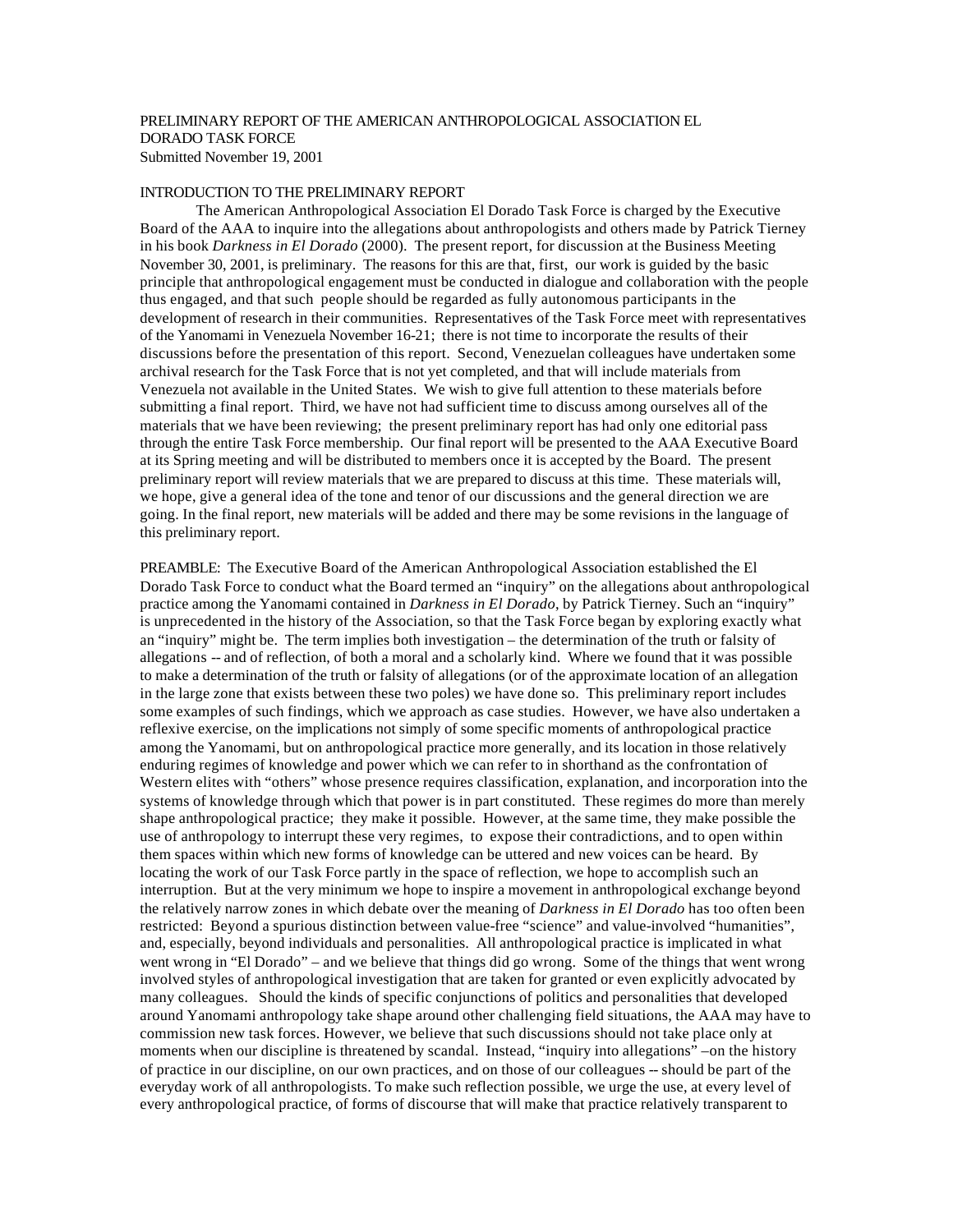ourselves, to those among whom we study, and to those who come after us, so that our own practices, as much, at least, as the lives of our subjects, can be targets of inquiry. We hope to provide here an exemplary framework for such reflection, and for how we might use such an evaluation of our past, and our present, to shape our future.

## PART I: BACKGROUND

**A. Darkness in El Dorado.** Before proceeding, we attend briefly to the central place in our inquiry of Patrick Tierney's *Darkness in El Dorado* (New York: W.W. Norton, 2000). Clearly, Tierney's book provided the impetus for the Association to set up a Task Force for the unprecedented purpose of inquiry into the conduct of anthropology in a specific field situation over more than 30 years. We regard the work with profound ambivalence, finding the book deeply flawed, but nevertheless highlighting ethical issues that we must confront. However, our task is not to critique the volume. Many reviews of the work have been published (although almost none of these were by scholars who have actually worked among the Yanomami or even among indigenous peoples of the Amazon-Orinoco Basin more broadly (see Arvelo-Jiménez 2001; Geertz 2001, Grandin 2000, Proctor 2000, Sahlins 2000, Tooby 2000, Van Arsdale 2001, to mention only a few). One very detailed critique of the book can be found at the website of the University of California at Santa Barbara ("Preliminary Report", Department of Anthropology, University of California, Santa Barbara" (http://www.anth.ucsb.edu/chagnon.html); see also

http://www.psych.ucsb.edu/research/cep/eldorado. Extensive discussions of the book can also be found at http://www.publicanthropology.org.

An exceptionally complete collection of documents regarding the book and debates about it can be found at http://www.anth.uconn.edu/gradstudents/dhume/Dark/darkness.

*Darkness in El Dorado* is the single most complete source on the history of anthropology and other scientific endeavors among the Yanomami. We concur with the findings of the AAA Executive Board and our predecessor ad hoc task force, the "Peacock Task Force" chaired by former president of the Association James Peacock, that the allegations in the book are by no means trivial, that much evidence is presented in the book in support of the allegations, and that they must be taken seriously. *Darkness in El Dorado* has served anthropology well in that, in making these allegations, it has not only inspired us to inquire into its specific claims, but has opened a space for reflection and stocktaking about anthropology more generally, and especially for reflection about our relationships with those among whom we study. But the required reflection goes beyond this specific relationship. The response to the book on the part of the U.S. anthropological community – which often simply reproduced the highly polemical tone of the book – is itself worthy of our attention, raising questions about the nature of our disciplinary community within the United States and the ways in which we engage with one another's work. Further, we must attend carefully to the responses of colleagues internationally, who have asked why American anthropologists are moved to action by an attack from outside the profession, but not by the collegial inquiry and concerns of our fellow anthropologists in other countries. We are aware that many of the allegations raised by Tierney's book have been raised before by other scholars and journalists, including Brazilian and Venezuelan colleagues. We are thus moved to reflection about our relationships with our colleagues around the world and especially in Venezuela and Brazil. We take *Darkness in El Dorado* seriously and, following suggestions of the Peacock Task Force and the AAA Executive Board, have used it as a framework to guide our inquiry.

**B. The El Dorado Task Force: Charge, Membership, Procedures**. The AAA El Dorado Task Force was constituted by the Executive Board of the AAA at its meeting of February  $3 \& 4 \, 2001$  (see http://www.aaanet.org/press/eldoradoupdate.htm). Louise Lamphere, President of the Association, named 5 members to the Task Force, following the text of the Board motion. These are Jane H. Hill (Chair), Janet Chernela, Fernando Coronil, Trudy Turner, and Joe Watkins. In August 2001 President Lamphere appointed Raymond Hames as a sixth member. The Task Force has had two face-to-face meetings (April 20-21, 2001, October 26-28, 2001) and has also conducted extensive exchange by e-mail and telephone.

Each member of the Task Force has had specific tasks and obligations. All members have made every effort to become thoroughly acquainted with the anthropological literature on the Yanomami in the specific area that they were assigned, consistent with their expertise. In addition to reading in the anthropological literature, we have consulted other materials including newspapers, films, grant proposals, and correspondence. Trudy Turner has conducted research in the James V. Neel Archives at the American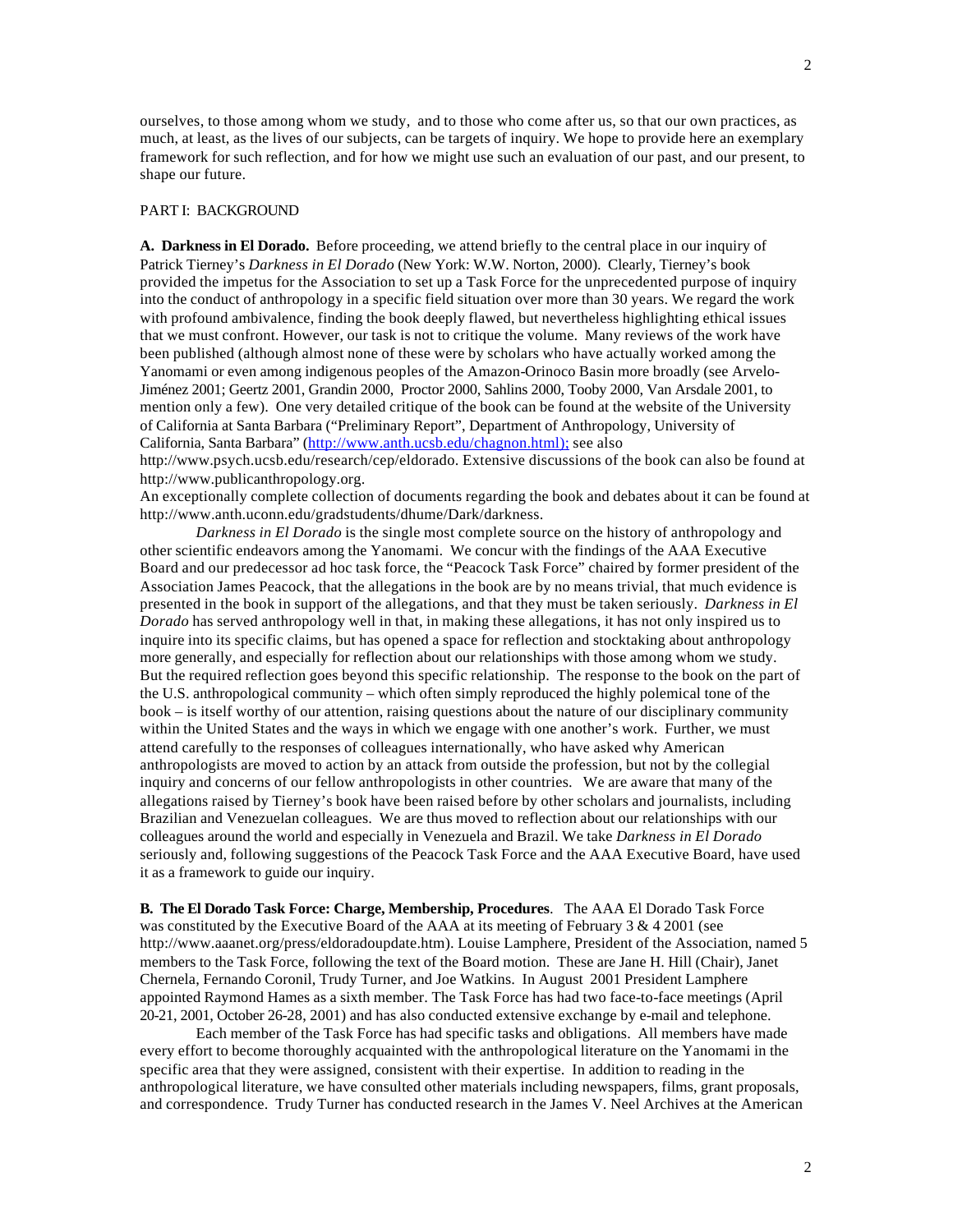Philosophical Society. We have conducted a number of interviews, emphasizing interviews of persons with first-hand knowledge of the Yanomami. As of the preparation of this report, Janet Chernela has conducted a formal interview with Davi Kopenawa Yanomami in Demini Village, Roraima State, Brazil. Janet Chernela and Fernando Coronil have held conversations with Jos $\vartheta$  Siripino, a representative of the Yanomami from Venezuela. Trudy Turner undertook interviews and correspondence with 16 anthropologists and biologists who have undertaken research that involved the collection of biological samples in indigenous populations. A complete bibliography of materials consulted by the Task Force will be provided in the final report. The bibliography will include mention of consultations where we were asked to keep the consultation in confidence.

In taking *Darkness in El Dorado* as a framework, one of the first tasks for the group was to develop a set of priorities for inquiry. The book includes hundreds of specific allegations. Following the Board resolution, the Task Force grouped the allegations into five major sets, and has focussed on a few instances in each set that seemed most amenable to inquiry. The sets are (1) fieldwork practices of anthropologists, (2) representations and portrayals of the Yanomami that may have had a negative impact (3) efforts to create organizations to represent the interests of Yanomami or efforts to contribute to Yanomami welfare that may have actually undermined their well-being, (4) activities that may have resulted in personal gain to scientists, anthropologists and journalists while contributing harm to the Yanomami, and (5) activities by anthropologists, scientists and journalists that may have contributed to malnutrition, disease, and disorganization. In addition, we have considered allegations relating to medical research and medical emergencies among the Yanomami. In this preliminary report we include a sample of our results. The method of inquiry that we have settled upon is the case study. The format for these studies is as follows. First, we lay out the relevant texts and other information, such as personal communication information, that we have collected. We lay out what we think happened, and why we think it happened. We then discuss the lessons that the case holds for anthropological practice and the training of anthropologists.

**C. The Yanomami**. The Yanomami Indians are located in the *municipio* (county) of Alto Orinoco, Amazonas, in southern Venezuela, and also in north-central Brazil in the states of Roraima and Amazonas. "Yanomami" is the usual representation of the name of the tribe in Venezuela and in Brazil. There are at least five major subgroups of the Yanomami (Yanomamö, Yanomam, Ninam, Sanumá, and Aica; see Map). There are also various regional communities within the linguistic groups. The Yanomami are semisedentary forest dwellers, inhabiting communal longhouses, known as *shabonos*, ranging in number of inhabitants from 30 to 350. Shabonos are in turn linked by kinship, alliance, and proximity.

 The population of the entire group is uncertain; recent estimates range up to 27,000. The Venezuelan population in 1992 was reported as 15,193 in 150 villages (@-venezuela web site). The Brazilian population is approximately 11,000. There is a good deal of movement by Yanomami back and forth across the international boundary.

The Yanomami practice a number of low-impact subsistence activities, including hunting, gathering, and small-scale cultivation, mainly of plantains and root crops. About 70-75% of protein is acquired by hunting, fishing, and collection. In Brazil, recent policy is that bases occupied by health care workers and employees of FUNAI (*FundaHao Nacional do Indio*) do not distribute food to the Yanomami. Hunting is still a primary source of meat for those Yanomami who do not live in areas that have been destroyed by goldmining. Because Yanomami resource use is extensive, rather than intensive, the natural regeneration dynamics of the forest is unimpeded, although there is much evidence that the Yanomami landscape is as "anthropogenic" as any other in the tropics (Smole 1976). The dramatic exceptions are the areas in Brazil that have been devastated by goldmining operations.

The Yanomamö of Venezuela have had a long history of direct and indirect contact by outsiders (although they have been less strongly affected by outsiders, especially in recent years, than the Brazilian Yanomami). The first reports we have of the Yanomamö come from the Bobadilla expedition of 1789 (de Civrieux 1970). Brief descriptions of the Yanomamö by later explorers are found in Schomburgk (1840), von Humboldt (1967[1859]), Koch Grünberg (1965 [1917] and Rice (1921). Smole (1976) argues that the Yanomamö were probably directly and indirectly affected by slaving and rubber tapping incursions beginning in the late 1800s and early 1900s which decimated many of the riverine dwelling native peoples along the upper Orinoco and its major affluents. There is evidence to suggest that the Yanomamö were able to avoid some of this catastrophic contact because they were remote interfluvial dwellers at the time. Ethnohistorical data suggests (Chagnon, 1997) that the Yanomamö have been expanding into the riverine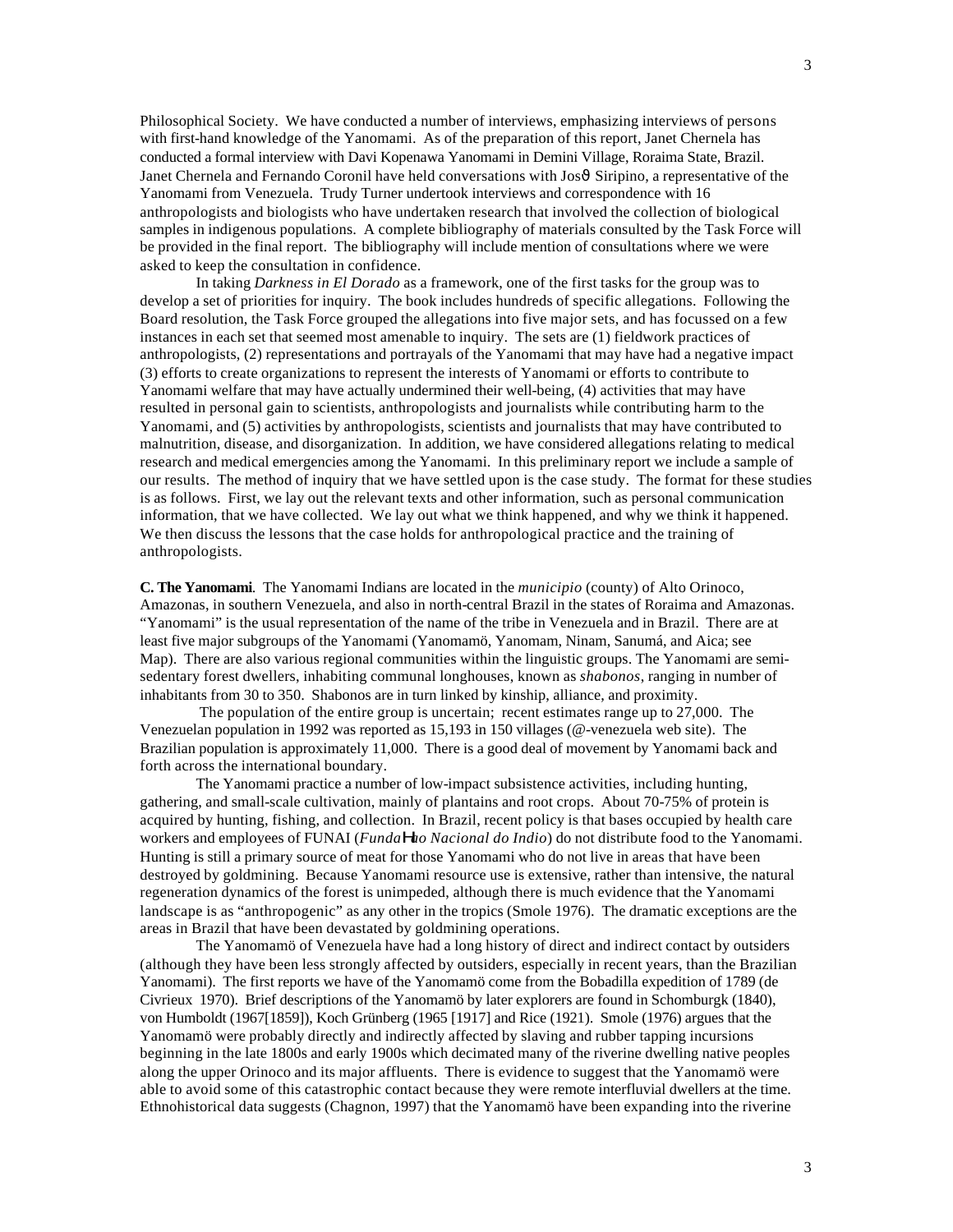vacuum created by initial contact over the last eighty to ninety years. There was some short-term rubber tapping in the area in the 1930s. Sustained contact by outsiders probably began in the 1950s with James Barker's entry into various places such as Ocamo, Platanal and Mavaca on the upper Orinoco. Barker was a New Tribes Missions linguist whose goal was to learn the Yanomamö language, translate the Bible into the Yanomamö language, and to assist in the creation of a string of New Tribes missions in the area. Soon after Baker arrived, the Catholic Salesian Order of missionaries arrived in the area and began to compete for Yanomamö souls with the New Tribes Missions, often setting up their missions on the opposite side of the river where New Tribes missions were located. In the 1950s Otto Zerries (1955, 1964) was the first ethnographer to work among the Yanomamö (it should be noted however, that James Barker published scholarly ethnographic accounts of the Yanomamö in major Venezuelan anthropological journals, e.g., Barker, 1953). In the 1960s a sustained era of ethnographic research was initiated by Napoleon Chagnon and Jacques Lizot.

Sporadic government presence in the area began in the late 1950s when malaria health services workers began to visit Yanomamö villages along the upper Orinoco. Government presence became more sustained following growth of missionary work in the 1960s, leading to permanent installations along the upper Orinoco (at Tamatama, La Esmeralda, Ocamo, Mavaca, and Platanal and in the Parima highlands). Commercial penetration into the area has been sporadic. In the 1950s and 1960s occasionally petty traders would work their way into the area to trade with the neighboring Ye'kwana and Yanomamö villages associated with Ye'kwana villages (Arvelo Jiménez, 1971). Very little exchange occurred between the Yanomamö and traders because the Yanomamö had little to offer. Today, commerce between outsiders is largely restricted to major mission and governmental sites and it is effectively regulated by *Guardia Nacional* units at La Esmeralda and elsewhere.

The current legal status of the Venezuelan Yanomami is as follows. In 1991, following upon recommendations made by an international conference on the Yanomami held in Caracas in 1990, President Carlos Andres P $\vartheta$ rez issued a decree (No. 1635) establishing the Reservo de Biosfera Yanomami/Parque Nacional Parima-Tapirapeco (PNPT). The Reservo de Biosfera is established under a UNESCO program for biosphere preserves and, at over 30,000 square miles, is slightly larger than the PNPT. The PNPT encompasses all of the lands used by the Yanomami during recent history (J. Cardozo, personal communication, 5-25-01). No more than 30-40 non-Yanomami live in the region (J. Cardozo, personal communication, 5-25-01). Within the PNPT the Yanamami enjoy *derecho de usufructo en perpetuidad* 'use rights in perpetuity'. They are the only indigenous group in Venezuela that enjoys this level of land rights and land protection. However, they do not hold title to the land. They cannot dispose of it, nor can they sell the land or rights in it (such as mineral or timber concessions). Furthermore, their rights to development within the PNPT are constrained: they cannot use technologies or methods of exploitation (such as new types of fish poison or dynamite) that are not part of their customary techniques of exploitation as determined by the government at the time of the establishment of the PNPT. The use of firearms is apparently permitted. Arvelo Jim $\vartheta$ nez and Cousins (1992) suggest that there are many problems with the level of land protection afforded by the RBY/PNPT. In addition to the National Park and Biosphere Reserve and the State governments, the *municipio* of Alto Orinoco is designated as an indigenous muncipio with representatives from Ye'kwana and Yanomami. The current *alcalde* is Jaime Turon, who is Ye'kwana.

Since the first announcement of the publication of *Darkness in El Dorado*, the Venezuelan government has closed the RBY/PNPT to all but official government visitors (November 17, 2000, "Statement by the Office of Indigenous Affairs of Venezuela (DAI) Concerning the Allegations of the Book *Darkness in El Dorado*", 99th Annual Meeting of the American Anthropological Association, November 17, 2001).

In addition to their rights as users in perpetuity of the RBY/PNPT, the Yanomami have the status of *indRgenas* under Title II, Chapter VIII, articles 119-126 of the Venezuelan Constitution of 1999 (revised and corrected 2000). These articles guarantee rights to language, culture, religion, social organization, political organization, economic practice, and land adequate to develop and guarantee their forms of life, with the state charged to use resources on indigenous lands without infringement on this guarantee. In addition, as indigenous people they are guaranteed rights to health care that takes into account their specific cultural needs, and to culturally appropriate bilingual education. Under Title II, Chapter VIII, by virtue of birth on Venezuelan soil or having a father or mother born on Venezuelan soil, the Yanomami, like all indigenous people, are full citizens with all of the rights of citizens specified in Title III and other sections of the Venezuelan constitution.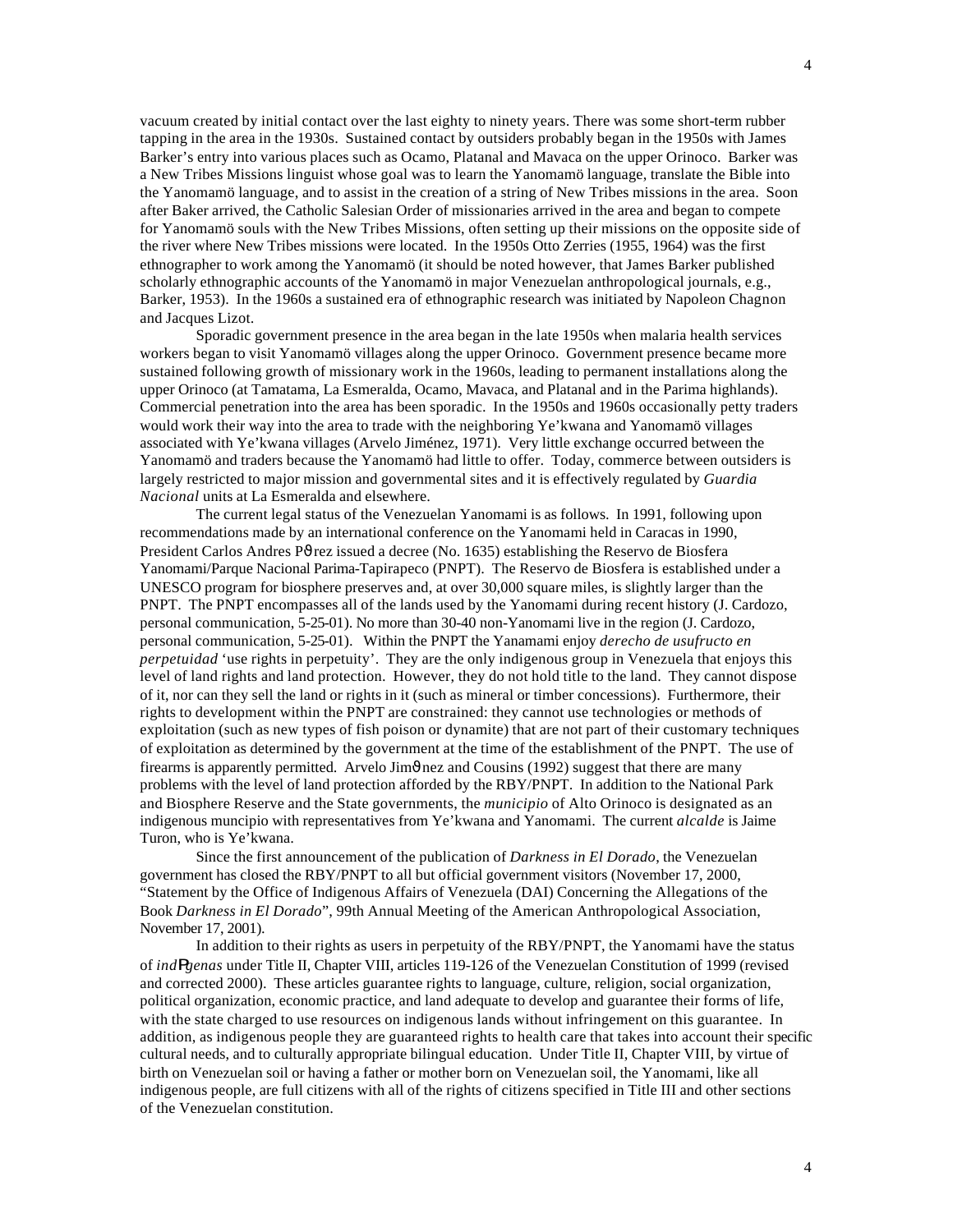Beyond participation as citizens in all levels of political process, Yanomami representatives participate in organizations of indigenous peoples, including ORPIA (*Organizaci\n de Representativos de los Pueblos IndRgenas de Amazonas*) and CONIVE (*Consejo Nacional de los Indios de Venezuela).* Many Yanomami are also organized through a trade and marketing cooperative, SUYAO (*Shaponos Unidos Yanomami de Alto Orinoco*), initially established with support from the Salesian Mission but now fully independent and run by Yanomami, who may solicit advice from the missionaries. A number of Yanomami have settled at the mission stations, where health care and education is available. There is now a small cadre of Yanomami who are literate and who even have advanced training in fields such as nursing. Some Yanomami are active in local and state-level politics beyond the indigenous organizations specifically.

In spite of constitutional guarantees in support of the well-being of the Yanomami, serious problems remain (see, for instance, Colchester and Watson 1995; U. S. Department of State, Venezuela Country Report on Human Rights Practices for 1998). Pursuant to a judgement of the Interamerican Court in 1996 that Venezuela failed to protect its Yanomami citizens against incursions from Brazil that led to the murder of at least 16 Yanomami at Haximu (Hashimo-teri, in Chagnon's spelling) on August 15, 1993), the Venezuelan government has agreed to provide health care to the Yanomami by funding new health posts in isolated regions, with the goal of providing access to basic health care to 80% of the Yanomami population. This plan is still under discussion and has not been implemented (J. Cardozo personal communication 5-25- 01). Yanomami who live near the international border often cross into Brazil to seek health care at clinics there run by NGO's discussed below. Adequate access to health care is clearly a major concern for the Yanomami (Chernela, interviews with Davi Kopenawa and Jose Siripino). We note that the Venezuelan Constitution now specifies health as "a fundamental social right and obligation of the State, which will guarantee it as a part of the right to life." (Title III, Chapter V, Article 83).

The approximately 11,000 Yanomami in Brazil live primarily in indigenous zones administered by FUNAI (*Funda*Η*ao Nacional do Indio*), primarily in the *Terra Indigena Yanomami* in the states of Roraima and Amazonas. This territory, established in 1992 by the federal government of Brazil, comprises 9,664,975 ha, guaranteed in usufruct to the Yanomami. Under the Brazilian Constitution of 1988, revised in 1999, Indians are full citizens by virtue of birth on Brazilian soil or by virtue of having either a father or mother born in Brazil. Indians have certain special constitutional rights: They are permitted to use indigenous languages in public education (Title VIII, Chapter III, Section I, Article 210, Paragraph 2). The state is assigned special responsibility for protecting indigenous cultural expression (Title VIII, Chapter III, Section II, Article 215. Title VIII, Chapter VIII, *Dos Indios*, is devoted particularly to indigenous land rights; Indians are granted "originary rights" over their traditional territories, to which they have exclusive usufruct. Only the National Congress can authorize hydrolectric projects or mining on these territories (Indians are exempted from a constitutional provision (Article 174) encouraging the formation of mining cooperatives). A special provision permits the removal of Indians from their territories, by act of the National Congress, in an emergency (the only case mentioned is that of epidemic), with immediate return guaranteed once the period of risk is over.

The zone inhabited by the Brazilian Yanomami is of strategic and geographic import, and the legitimacy of the demarcation of Yanomami lands specified in 1992 continues to be challenged by powerful interests including representatives in the state and federal governments. Yanomami territory is the site of the water divide between two major river systems, the Orinoco system to the north in Venezuela and the Rio Branco system to the southeast in Brazil. The area was relatively isolated until invasions in the 1980's by gold miners, which continue today.

From 1910 until 1970 contact between the Yanomami and national Brazilian society was intermittent or small-scale. However, a number of permanent posts were established in the region beginning in 1940 by mission orders and the *ServiHo de ProteHao aos Indios* (SPI), now known as FUNAI. As foci of manufactured goods and health care, these permanent centers served to stimulate processes of sedentarization among formerly nomadic peoples.

Large government projects reached the Brazilian Yanomami in 1971 (Ramos 1995) when the Plano de IntegraΗao Nacional (PIN) was instituted to integrate the northern frontiers into the ambit of commerce and modernity that characterized the Brazilian south. One component of this program was the Perimetral Norte (northern perimeter roadway), constructed between 1973 and 1976 (and now abandoned) through the southeastern sector of Yanomami territory. By 1981 colonization projects brought into the region settlers, sawmills, and goldminers. In addition to demographic losses due to diseases, the invasions brought social disintegration and environmental destruction. Colonization projects constitute an expanding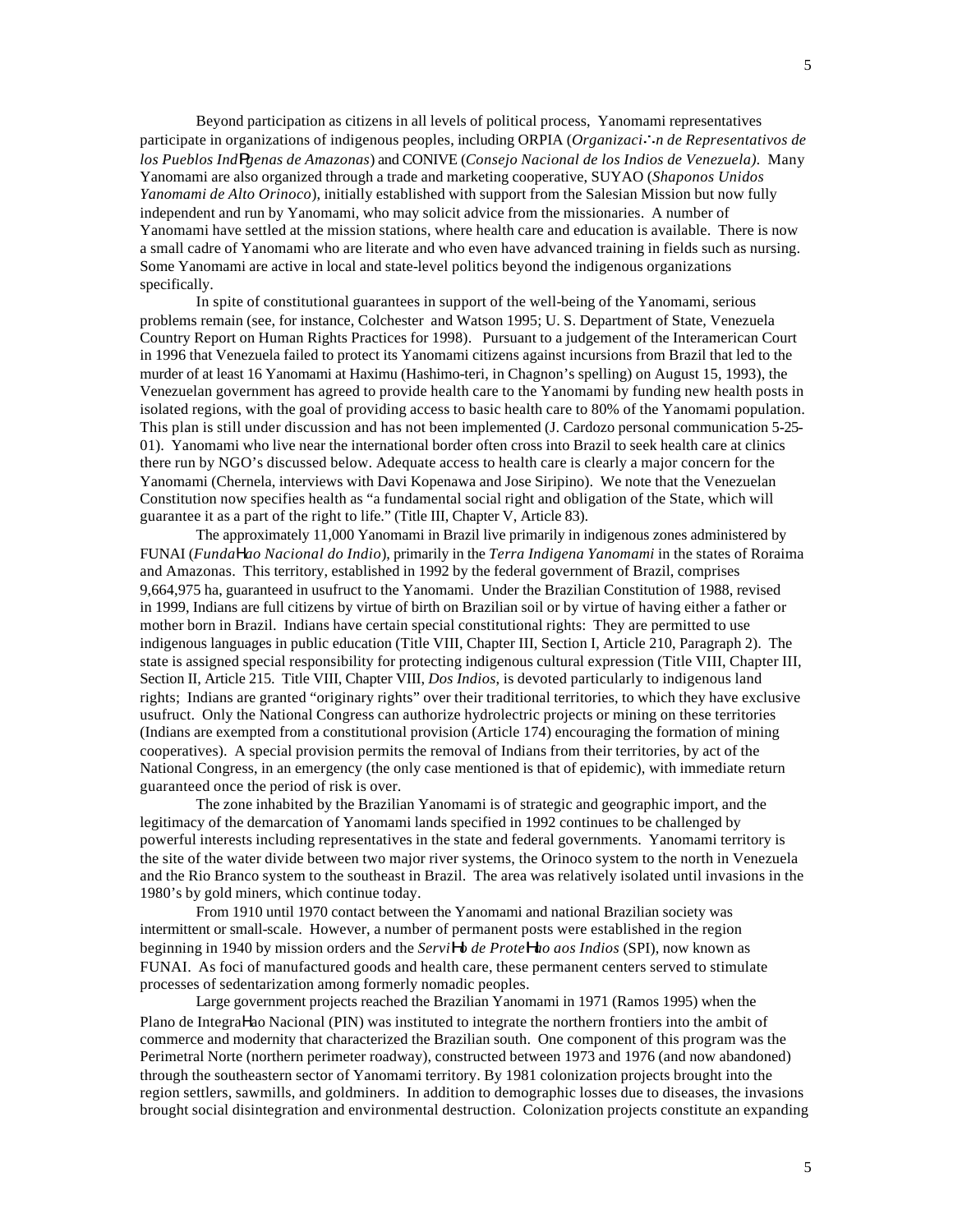6

frontier that, unless curbed, threatens the integrity of Yanomami society and territory (see Saffirio and Hames (1983) on the impact of the northern perimeter roadway).

In the latter part of the 1970's newly available public satellite imagery called the attention of mining interests to the Parima Range. Within a few years, prospecting rights and mineral concessions covering every portion of Yanomami territory were officially registered with the national Mineral Production Department (DNPM). Until the present time, active mining and exploration has been blocked by regulations prohibiting mining in indigenous areas – although recently-proposed legislation threatens to remove these legislative obstacles. Small-scale "wildcat" mining, however, was well underway by the mind-1980's. The progressive invasion of wildcat prospectors, the *garimpeiros*, was disastrous. In 1985 President Sarney, responding to pressure from the mining lobby, issued decrees reducing the area of demarcated Yanomami territory. By 1987 a notorious "gold rush" was underway, with approximately 40,000 wildcat miners estimated to have entered Yanomami territory between 1987 and 1992. This is four times the population of Yanomami. The invasion brought violence, disease, social chaos, deforestation, and the pollution of land and water. Miners served as dispersal agents of contageious diseases such as measles, influenza, whooping cough, and venereal disease. Morbidity and mortality rates soared among the Yanomami.

Miners were concentrated in the riparian forests of the affluents of the Rio Branco. They entered the area by means of clandestine airstrips or along the water courses. With the demarcation and registration (*homologa*Η*ao*) of Yanomami lands in 1992, prospectors were removed by federal forces. Over one hundred clandestine airstrips created by miners in the Yanomami area were destroyed. Yet many prospectors remained. Among them were those on the upper reaches of the Rio Mucajai near the Venezuelan border in the vicinity of Haximu. In 1993, after the official removal of miners from the area, remaining illegal miners massacred sixteen Yanomami from Haximu, including children. Survivors of the massacre at Haximu fled in several directions, with a number finding refuge with relatives in the nearby villages of Totoobi and Homoxi. Two miners were found guilty on charges of genocide and sentenced accordingly. This judgement was challenged in July 2000 but was sustained in Septembert 2000. Haximu is in Venezuela, and the Venezuelan government sent investigating commissions to the area. Venezuelan Yanomami accused the Venezuelan government in the Interamerican Court of failure to defend them against border incursions (the Venezuelan government has one small army post in the Parima region). The court ruled against Venezuela, and the Venezuelan government has been ordered by the court to compensate the Yanomami. The form of compensation is a plan for improved health care in the region (see above).

In spite of laws to the contrary, miners still carry out clandestine activities on Yanomami lands in Brazil. FUNAI openly recognizes the ongoing illegal presence of miners (personal communication to Chernela, July 2001), but is constrained by resource limitations. Miners therefore remain with impunity in the most remote regions.

Military bases provide additional problems. Although conscription among the Yanomami has stopped, complaints of sexual abuse near military facilities continue. More military bases are planned by the government but are opposed by the Yanomami, the CIR (*Conselho Indigena de Roraima*, an indigenous organization representing the Yanomami of Roraima), and advocates of indigenous rights.

Several NGO's, based in Boa Vista, carry out health and educational projects in the Brazilian Yanomami territory. In Venezuela medical care is available only at mission posts, so many border-region Venezuelan Yanomami cross the border for health care.

CCPY (Comissao Pro-Yanomami, originally "Committee for the Creation of the Yanomami Park"), an NGO formed in defense of Yanomami land rights in the 1980's, now carries out an educational project for bilingual literacy. It reports 91 literate Yanomami. CCPY develops pedagogical booklets or readers, written by Yanomami and edited and selected by anthropologists and pedagogues. The content of the readers is thus closely related to Yanomami knowledge and concerns, in contrast to the conventional materials used in state education programs.<sup>1</sup>

URIHI, based on a Yanomami term glossed as "forest", is an NGO that emerged from CCOPY. The two have overlapping boards of directors that include the anthropologists Bruce Albert and Alcida Ramos. URIHI works with the Brazilian government to bring health care to the Yanomami. In April 2001 they held the first conference on Yanomami health in Boa Vista. Since URIHI began working among the Yanomami, infant mortality has dropped dramatically and malaria has been brought under control in a number of areas. However, problems of tuberculosis and other upper respiratory infections continue.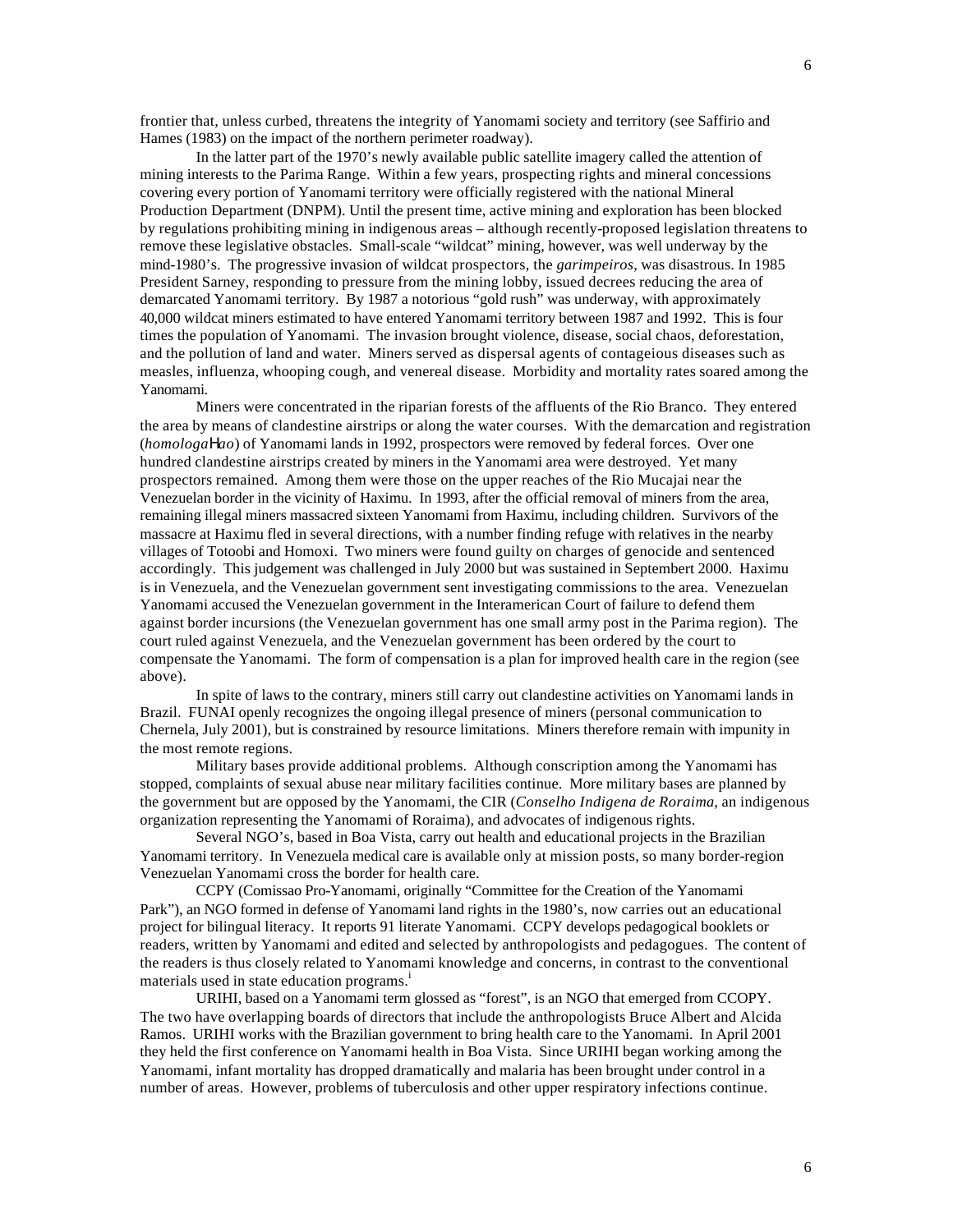The work of these two NGOs is exemplary and should be considered as a model for what might be accomplished in Venezuela.

## **D. The Role of the American Anthropological Association in Advocacy for the Yanomami and Debates on Yanomami Anthropology**

We briefly review here the actions of the American Anthropological Association over the last 30 years or so in reference to concerns and debates about the situation of the Yanomami. This section does not address any allegations made in *Darkness in El Dorado.* Space limitations prohibit attention to the involvement of the Association in the situation of other Amazonian indigenous groups during this period.

Resolutions in support of the protection of Yanomami lands, reviewed below, were introduced from time to time at the Annual Meeting over a number of years, beginning in 1970. All these resolutions were passed, and appropriate communications made to governments and international agencies over the signature of the AAA President. A major AAA effort was the establishment and funding of a temporary commission, the AAA Yanomami Commission, which functioned during 1990-91.

### *AAA Resolutions on the Yanomami*

Major AAA resolutions for which the Task Force has been able to identify texts include the following.In 1979, Shelton Davis, Judith Shapiro, Louisa Stark, Kenneth Taylor, Charles Wagley, and Napoleon Chagnon co-sponsored a resolution to the Annual Meeting of the Association objecting to plans by the Brazilian government to fragment Yanoama lands, and in support of an initiative developed by Brazilian colleagues, the creation of a Yanoama [sic] Park "as defined by the Committee for the Creation of the Yanoama Park (CCPY)" (ANL 21:1(4).<sup>ii</sup> At the same meeting Kenneth Taylor introduced a motion against a proposal to devolve guardianship and protection of Indians to individual Brazilian states and territories, and in support of the responsibility of the Brazilian federal government for Indian affairs. Both motions were passed, and the AAA delivered them to the Brazilian government and other appropriate recipients.

In 1980-81 the AAA co-signed with the Brazilian Anthropological Association a complaint to the Organization of American States against actions of the Brazilian government in regard to Yanomami lands.

 In 1982 in Washington DC, Kenneth Taylor offered another motion condemning the interdiction of Yanomami lands in Brazil. The motion passed unanimously and was communicated to the government of Brazil.

In 1987, the Minutes of the Executive Committee Meeting of May 22-24 report that a letter was sent to the President of Brazil thanking him for signing a decree creating a *Parque Indigena Yanomami*.

## *The Carneiro da Cunha Letter*

In 1989, the Association published in its *Newsletter* a letter from Maria Manuela Carneiro da Cunha, who wrote as immediate past President of the Brazilian Anthropological Association (ABA). The letter was published under a note from the then Editor of *Anthropology Newsletter* that stated:

"The following letter from Maria Manuela Carneiro da Cunha [President of ABA at the time of the original posting of the letter in 1988] was addressed originally to the AAA Committee on Ethics. Subsequently, the president of the Brazilian Anthropological Association (ABA), Antonio Augusto Arantes, stating that Carneiro da Cunha's letter "expresses the (Brazilian Anthropological) Association's point of view about Prof. Chagnon's (Science) article"... asked that the letter be published in AN. We herein publish the exchange between Carneiro da Cunha and Napoleon Chagnon (California-Santa Barbara) , which will appear concurrently in Portuguese in the ABA's bulletin. Ordinarily, AN Correspondence submissions are not to exceed 500 words. This exchange, between one of our own distinguished members and another national anthropological association, is extraordinary and an exception to the rule."

Carneiro da Cunha cited the use in the Brazilian press of stereotypes of the Yanomami as "violent" and suggesting that these stereotypes played into the hands of enemies of the Yanomami. The editor of the *Anthropology Newsletter* solicited a reply by Chagnon, who wrote at similar length rejecting in strong terms the accusation that he was at fault.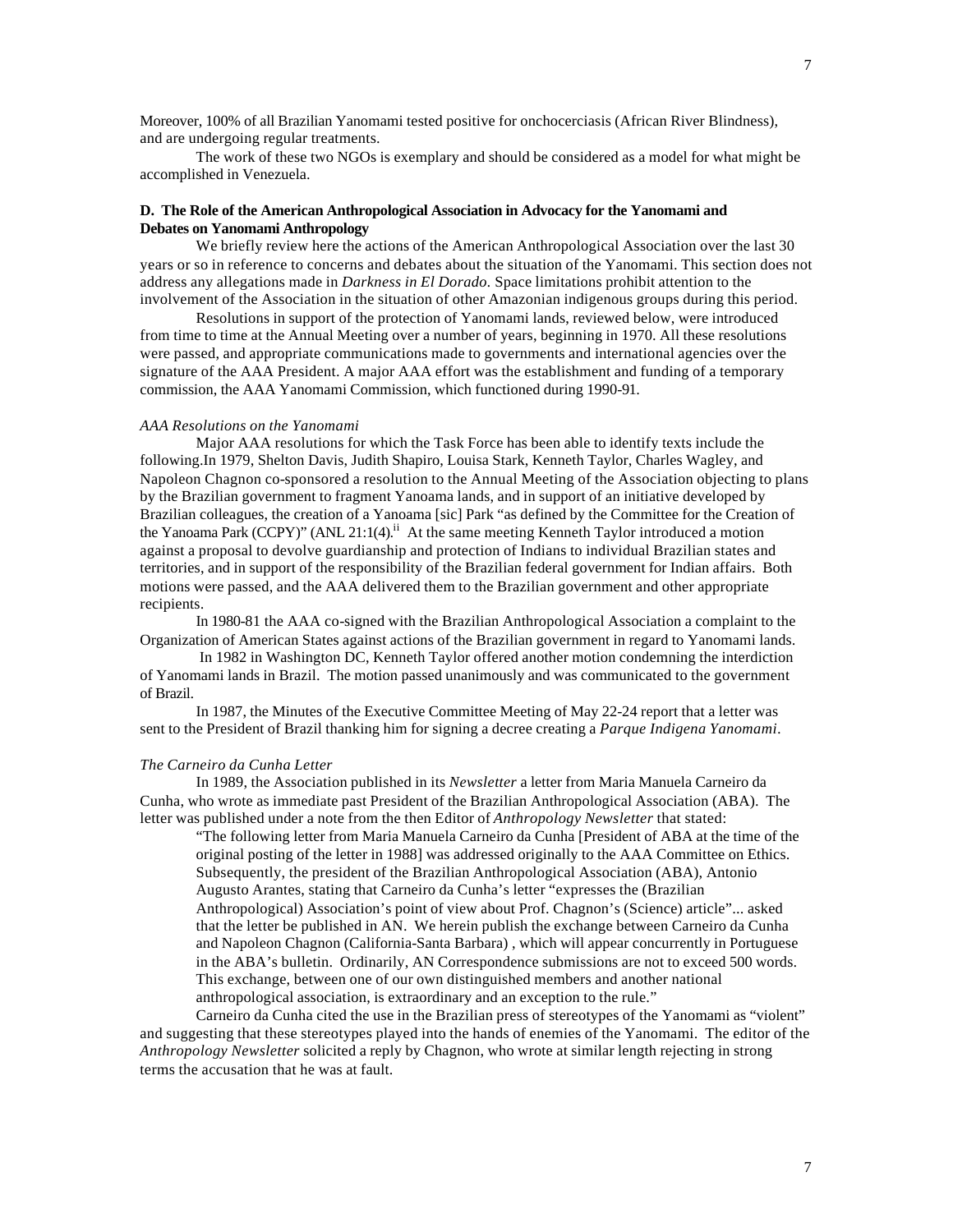## *The AAA Yanomami Commission*

In August 1990, Judith Lisansky wrote Jane Buikstra and Annette Weiner, AAA President and President-Elect, calling their attention to the great threat to the Yanomami in Brazil, suggested that "The AAA could join with ... Brazilian and international efforts by forming a special commission or temporary committee to investigate the situation of the Yanomami and add its voice to the international outcry." Lisansky suggested immediate action rather than any delay to wait for an Annual Meeting resolution. Buikstra suggested such a commission to the Board of Directors and Executive Committee of the Association. In 1990, the Board of Directors of the Association unanimously recommended the formation of an AAA Yanomami Commission (BOD 118.14 Fall 1990). By action of the Executive Committee at its Fall 1990 meeting, the AAA established a special Commission to Investigate the Situation of the Brazilian Yanomami. Terry Turner was appointed Chair, with members Bruce Albert, Jason Clay, Alcida Ramos, Stephan Schwartzman, Anthony Seeger, and consultants Claudia Andujar, Manuela Carneiro da Cunha, and Davi Kopenawa Yanomami (AAA 1991). Among the AAA funding for the work of the Commission was a grant of \$1500 for Chairperson Turner to go to Brazil. In February and March 1991 Turner visited Boa Vista, capital of the state of Roraima, where most Yanomami live, and consulted widely with government officials, missionaries, members of NGO's, and Davi Kopenawa (AAA 1991; Turner notes that the work cost him considerably more than \$1500 (Turner 2001a)). Turner met again with Davi Kopenawa in April 1991. The Commission produced a 23-page, single-spaced report.

While the work of the Commission was just beginning, the President of the Association, Jane Buikstra, on November 29, 1990, wrote President George H. W. Bush a letter regarding the situation of the Yanomami.

The Commission planned a publicity campaign to coincide with a state visit to Washington DC by Brazilian President Collor de Mello June 17-19, 1991. President Bush raised the matter of Yanomami lands with Collor during the state visit. Results of the Commission's activities included a two-part series on the Yanomami in the *Washington Post*, in which Commission member Steve Schwartzmann was quoted, and an op ed piece by Commission Chairperson Turner (1991a) which was published in the *New York Times* and the *International Harold Tribune*. In addition, coverage of the Yanomami situation just before Collor's visit appeard in *In these Times* (Moberg 1991) and *Science* (Gibbons 1991). The Voice of America broadcast an interview with Turner on its "Report to the Americas," and National Public Radio in New York City also broadcast an interview. Turner (1991:1) commented in a memorandum to Commission members that "Ironically, this was virtually the only press coverage Collor, or Brazilian affairs more generally, received during his visit.". Members of the Commission believe that this campaign had an impact on subsequent actions by Collor de Mello. Turner and Schwartzmann were attacked in an editorial in *O Estado de Sao Paulo* ( "A Ecomentira") that coincided with Collor's return to Brazil. On July 12, 1991 the *International Harold Tribune* reported that "Mr. Collor sacked the head of the Brazilian Indian Bureau last month following criticism from Mr. George Bush, the US president, that he had failed to demarcate the territory of the Yanomani [sic] Indians." (Johnson and Fidler 1991; Turner 1991b). By July 14, Collor had installed a new FUNAI director "with instructions to demarcate the Yanomami reserve without delay, with the 1985 boundaries", and had released funds for expulsion of miners from the Yanomami area and for an antimalaria campaign (Turner memo to President and Executive Board, AAA, and Members and Consultants of Yanomami Commission, 91-07-14). Correspondence between the AAA and the Brazilian government continued, and on January 9, 1991, President Collor wrote to AAA President Annette Weiner stating his commitment to a postive indigenist policy and requesting her views as to whether or not his initiatives had "fulfilled the expectations manifested in your previous correspondence." (Letter Collor to Weiner Brasilia 92-01-09). Yanomami lands were demarcated and registered during 1992, within a year of Collor's state visit to the U.S.

The minutes of the meeting of the AAA Executive Committee for Spring 1991 (EXC 13.72) unanimously accepted the report of the Commission on the Yanomami and an amended public statement. The Executive Committee thanked Terry Turner for his efforts and dedication.

#### *The Commission for Human Rights*

In 1992, partly as an outgrowth of the Commission on the Yanomami, and partly as the result of independent efforts beginning in 1990, the AAA established a Commission for Human Rights. The Commission, led by its first chairperson, Leslie Sponsel, early involved itself in threats faced by the Yanomami, especially the Haximu Massacre of Aug. 15, 1993 (AAA Human Rights Commission Meets, 1993. Anthropology Newsletter November 1993:3,4; Turner 1993). Work of the Commission at that time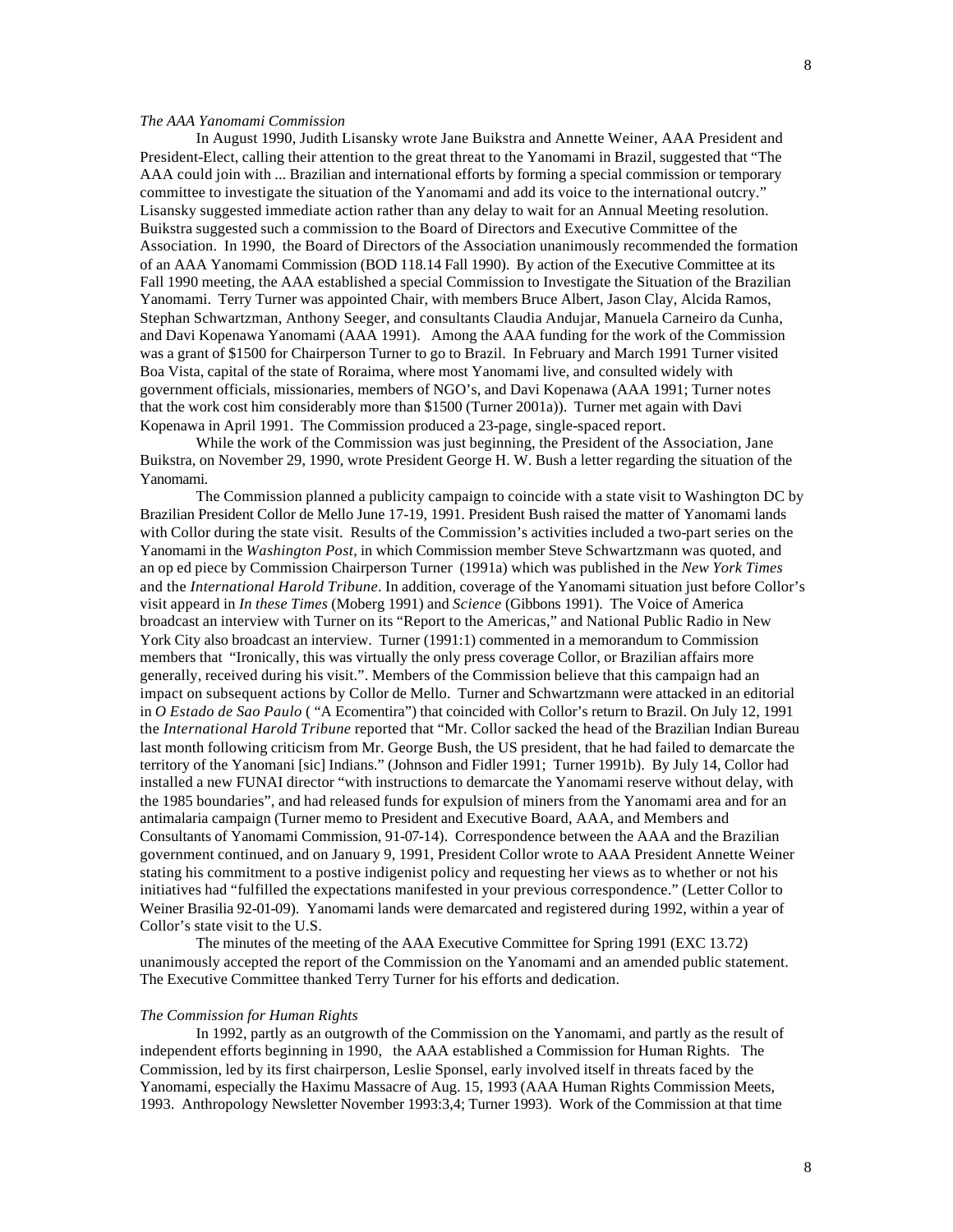included letters to government officials in Brazil and the US, the UN, and the OAS. Commission for Human Rights member Terry Turner published a *New York Times* op-ed article (August 26, 1993; this piece was followed by a *New York Times* editorial on Aug. 27, 1993), and was interviewed on CNN and the Brazilian television network GLOBO. The Commission for Human Rights also requested that all anthropologists send letters of concern to officials of the Brazilian and Venezuelan governments. AAA President Annette Weiner wrote the Brazilian Ambassador to the U.S. and the Brazilian Minster of Justice expressing the "outrage" of the Association at the Haximu massacre and calling for protection of the Yanomami. The AAA Department of Government Relations also conducted an extensive letter-writing campaign. The Commission for Human Rights has since become the permanent standing Committee for Human Rights of the AAA, and has continued to involve itself in issues involving threats to the human rights of indigenous populations in Latin America and elsewhere.

#### *The Continuing Debate on Chagnon's Work*

The AAA continued to receive communications regarding the work of Napoleon Chagnon. At the 1993 Annual Meeting, anonymous pamphlets and fliers attacking Chagnon for alleged unethical practices were distributed. While no one has been willing to publicly claim responsibility for the anonymous materials, Salamone (1997:17) states that

... it is beyond dispute that the Salesians carried a package of materials to the 1993 American Anthropological Association meetings in Washington, DC, leaving this package on a display table with no identification as to their origin. Unfortunately, the Salesians still do not understand the anger most anthropologists feel regarding the receipt of anonymous mailings and handouts.

During 1994 the AAA was asked to defend Chagnon against attacks (Letter by James P. Hurd to President, AAA, St. Paul, MN February 17, 1994). Jack Cornman, then Executive Director of the Association, reported to Jim Peacock , President, that the Commission on Human Rights had already declined to become involved in the matter because "From the Commission's perspective, the Chagnon dispute was not about human rights." Cornman suggested to Peacock that the AAA lacked the resources to do more than "deplore anonymous attacks on anyone" (Cornman, Memo to Peacock, Arlington, VA 94-04- 03). However, during this period the *Anthropology Newsletter* published letters in defense of Chagnon and in response to the anonymous pamphlets (e.g. Wolfiii *AN* March 1994:2, Fox *AN* March 1994:2). The same year the *Anthropology Newsletter* published letters and commentary in opposition to Chagnon (Cappelletti AN May 1994:2; Turner *AN* May 1994) and by Chagnon (Chagon and Brewer Carias "Response to Cappelletti and Turner", *AN* September 1994:2).

At the 1994 meeting, a major session, chaired by Frank Salomone, met to consider scholarly debate around Chagnon's work, and included comments by Chagnon himself, by Terry Turner, and by representatives of the Salesians, including Fa. Jose Bortoli, and of the New Tribes Missions (Gregory Sanford) (Salamone 1997).

On August 14, 1996, AAA President Yolanda Moses wrote a strongly worded letter to Brazilian President Fernando Henrique Cardoso, expressing the concern of the Association "about the failure of the Brazilian government to take action against the new invasion of Yanomami reserve by over 3,000 gold miners," and insisting that the Brazilian Government release funds for a program, OperaΗao Selva Livre*,*  which had blocked entry of miners into the Yanomami lands. The letter was copied to the Minister of Justice and the President of FUNAI (*FundaHao Nacional do Indio)*.

Most recently, in 2000 and 2001, the AAA established two successive task forces to evaluate the allegations against anthropologists and the implications for anthropology of Patrick Tierney's *Darkness in El Dorado*. As part of this work, AAA officers and members of the El Dorado Task Force have met with representatives of the Brazilian Anthropological Association and with representatives of the Venezuelan Commission on the Yanomami.

#### *Criticisms of AAA Involvement*

It must be pointed out that, in spite of this record of activity, colleagues, especially in Brazil, who have been active on the front lines of advocacy for the Yanomami – to the extent of placing themselves in personal danger --, believe that the AAA has been unresponsive to their concerns. Brazilian colleagues were distressed at what they regarded as a long delay in the publication of the Carneiro da Cunha letter, written in 1988 and published in 1989. A decision by the editor of the *Anthropology Newsletter* to end the debate after the exchange between Carneiro da Cunha and Chagnon meant that a request by Bruce Albert to